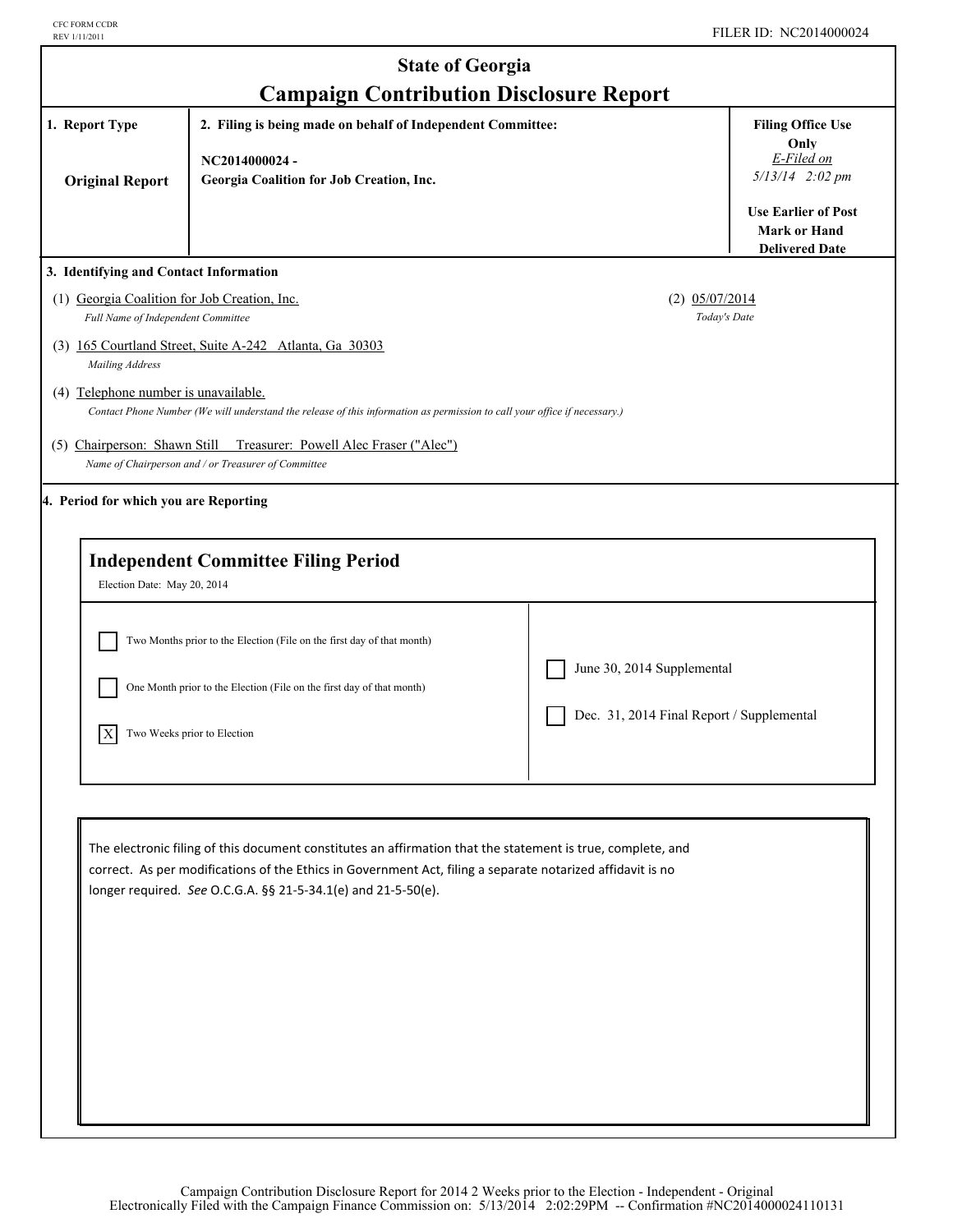# **State of Georgia Campaign Contribution Disclosure Report**

## **Summary Report**

| <b>CONTRIBUTIONS RECEIVED</b> |  |
|-------------------------------|--|
|-------------------------------|--|

| $\mathbf{1}$   | I Have:<br>The following contributions, including Common Source, to report:                                                                                                                                                                  | In-Kind<br><b>Estimated Value</b> | <b>Cash Amount</b> |
|----------------|----------------------------------------------------------------------------------------------------------------------------------------------------------------------------------------------------------------------------------------------|-----------------------------------|--------------------|
| $\overline{c}$ | Total contributions previously reported.                                                                                                                                                                                                     | \$0.00                            | \$0.00             |
| 3              | Total amount of all itemized contributions received in this reporting period which are<br>listed on the "Itemized Contributions" page.                                                                                                       | \$0.00                            | \$234,653.00       |
| 3a             | All loans received this reporting period.                                                                                                                                                                                                    |                                   | \$0.00             |
| 3 <sub>b</sub> | Interest earned on campaign account this reporting period.                                                                                                                                                                                   |                                   | \$0.98             |
| 3c             | Total amount of investments sold this reporting period.                                                                                                                                                                                      |                                   | \$0.00             |
| 3d             | Total amount of cash dividends and interest paid out this reporting period.                                                                                                                                                                  |                                   | \$0.00             |
| 4              | Total amount of all separate contributions of \$100.00 or less received in this reporting<br>period and not listed on the "Itemized Contributions" page.<br>"Common Source" contributions must be aggregated on the "Itemized Contributions" | \$0.00                            | \$0.00             |
| 5              | Total contributions reported this reporting period.<br>$(Line 3 + 3a + 3b + 3c + 3d + 4)$                                                                                                                                                    | \$0.00                            | \$234,653.98       |
| 6              | Total contributions to date.<br>$(Line 2 + 5)$                                                                                                                                                                                               | \$0.00                            | \$234,653.98       |
|                | <b>EXPENDITURES MADE</b>                                                                                                                                                                                                                     |                                   |                    |
| $\tau$         | I Have:<br>The following expenditures to report:                                                                                                                                                                                             | In-Kind<br><b>Estimated Value</b> | <b>Cash Amount</b> |
| 8              | Total expenditures made and reported prior to this reporting period.                                                                                                                                                                         | \$0.00                            | \$0.00             |
| 9              | Total amount of all itemized expenditures made in this reporting period which are listed<br>on the "Itemized Expenditures" page.                                                                                                             | \$0.00                            | \$173,205.31       |
| 10             | Total amount of all separate expenditures of \$100.00 or less that were made<br>in this reporting period and not listed on the "Itemized Expenditures" page.                                                                                 | \$0.00                            | \$0.00             |
| 11             | Total expenditures reported this reporting period.<br>$(Line 9 + 10)$                                                                                                                                                                        | \$0.00                            | \$173,205.31       |
| 12             | Total expenditures to date.<br>(Line $8 + 11$ )                                                                                                                                                                                              | \$0.00                            | \$173,205.31       |
|                | <b>INVESTMENTS</b>                                                                                                                                                                                                                           |                                   |                    |
| 13             | Amount of investments at the beginning of this reporting period.                                                                                                                                                                             |                                   | \$0.00             |
| 14             | Total amount of investments at the close of this reporting period.                                                                                                                                                                           |                                   | \$0.00             |
| 15             | Net Balance On Hand.<br>(Line $6 - 12 + 14$ )                                                                                                                                                                                                |                                   | \$61,448.67        |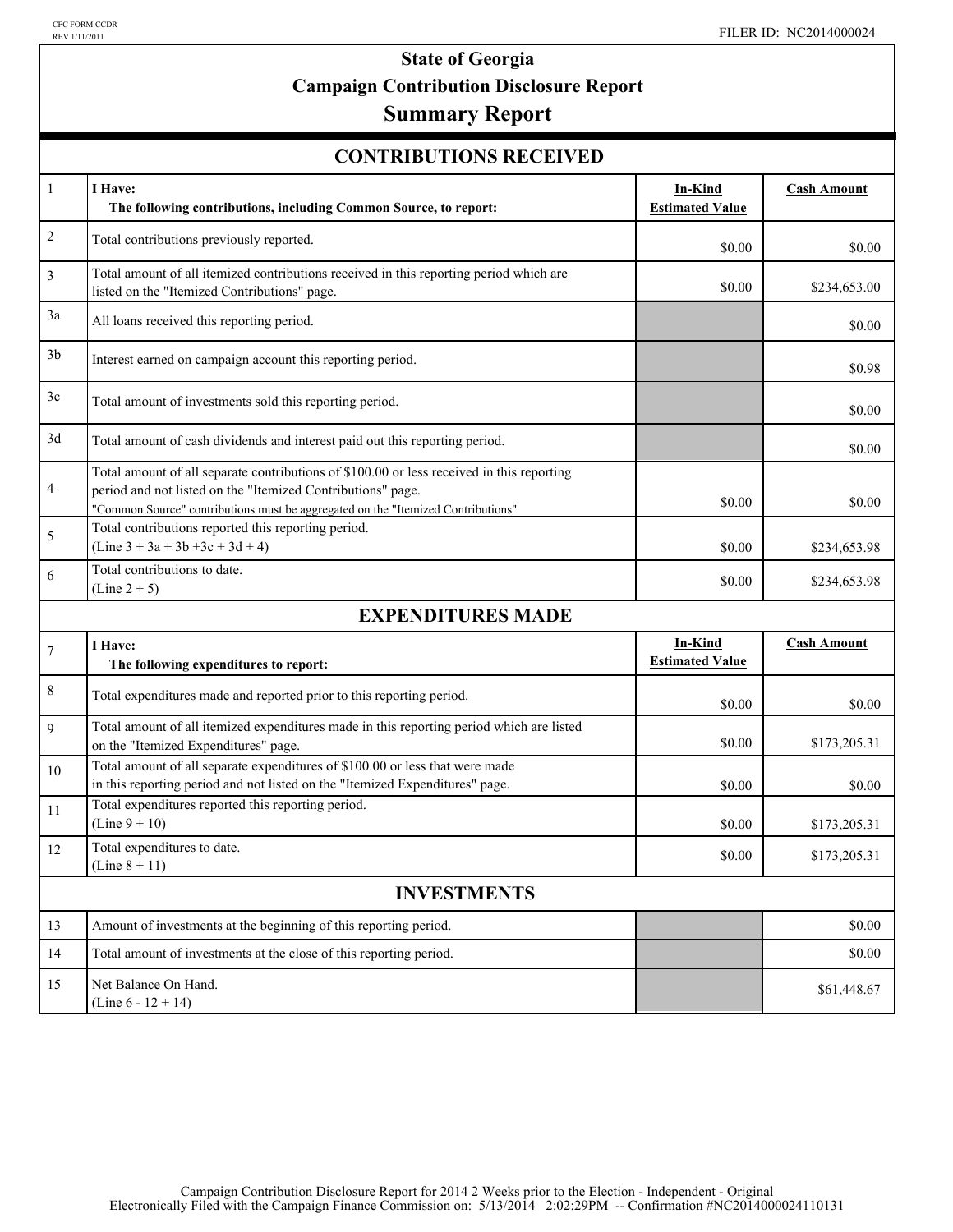## **Outstanding Indebtedness State of Georgia Campaign Contribution Disclosure Report**

|                | <b>Primary 2014 Indebtedness</b>                                                            | Amount |
|----------------|---------------------------------------------------------------------------------------------|--------|
|                | Outstanding indebtedness at the beginning of this reporting period.                         | \$0.00 |
| 2              | Loans received this reporting period.                                                       | \$0.00 |
| $\overline{3}$ | Deferred payments of expenses this reporting period.                                        | \$0.00 |
| $\overline{4}$ | Payments made on loans this reporting period.                                               | \$0.00 |
| 5              | Credits received on loans/deferred payments this reporting period.                          | \$0.00 |
| 6              | Payments this period on previously deferred expenses.                                       | \$0.00 |
| $\tau$         | Total indebtedness at the close of this reporting period.<br>$(line 1 + 2 + 3 - 4 - 5 - 6)$ | \$0.00 |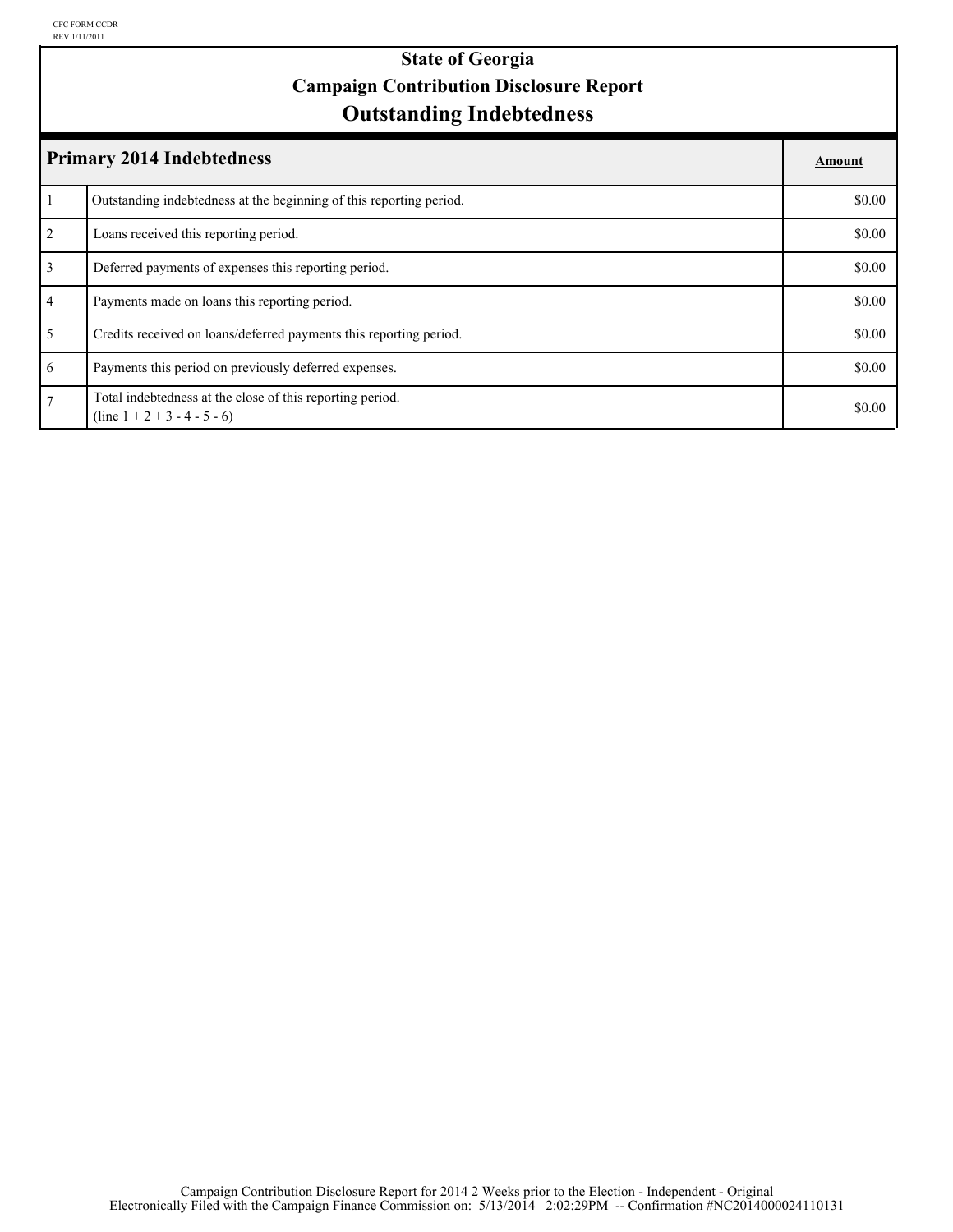CFC FORM CCDR<br>REV 1/11/2011

### **State of Georgia Campaign Contribution Disclosure Report Itemized Contributions**

**Must list contributions received by a single contributor for which the aggregate total is more than \$100.00** 

| <b>Full Name of Contributor</b>                                                                         | Contributor                                      |                                                            |                          |                | <b>In-Kind Contributions</b>                 |
|---------------------------------------------------------------------------------------------------------|--------------------------------------------------|------------------------------------------------------------|--------------------------|----------------|----------------------------------------------|
| <b>Mailing Address</b><br>(Affiliation of Committee if any)                                             | <b>Received Date</b><br><b>Contribution Type</b> | a. Occupation &<br>b. Employer                             | <b>Election</b><br>Cycle | Cash<br>Amount | <b>Estimated Value</b><br><b>Description</b> |
| Alexander, Brad<br>3165 Caintal CT<br>Decatur, GEORGIA 30033                                            | 04/25/2014<br>Monetary                           | a. Government<br>Affairs<br>b. McGuire Woods<br>Consulting | 2014<br>Primary          | \$1,000.00     | \$0.00                                       |
| Bevis, Harold<br>225 Corey Center SE<br>Atlanta, GEORGIA 30312                                          | 04/29/2014<br>Monetary                           | a. CEO<br>b. Bevis and Gallego<br>Govt & Public Affairs    | 2014<br>Primary          | \$101.00       | \$0.00                                       |
| Chandler, Elizabeth<br>219 Burdette Road<br>Atlanta, GEORGIA 30327                                      | 05/02/2014<br>Monetary                           | a. Senior VP<br>b. Georgia Bankers<br>Association          | 2014<br>Primary          | \$250.00       | \$0.00                                       |
| Coca-Cola North America<br>PO Box 1734<br>Atlanta, GEORGIA 30301                                        | 04/29/2014<br>Monetary                           |                                                            | 2014<br>Primary          | \$50,000.00    | \$0.00                                       |
| Curtin, Kevin<br>423 Georgia Ave SE Unit 202<br>Atlanta, GEORGIA 30312                                  | 04/29/2014<br>Monetary                           | a. Legislative Affairs<br>b. AT&T                          | 2014<br>Primary          | \$101.00       | \$0.00                                       |
| Delta Air Lines<br>PO Box 20526<br>Atlanta, GEORGIA 30320                                               | 04/17/2014<br>Monetary                           |                                                            | 2014<br>Primary          | \$50,000.00    | \$0.00                                       |
| GA Chamber of Commerce<br>Independent Expenditure Committee<br>270 Peachtree St NW<br>Atlanta, GA 30303 | 04/28/2014<br>Monetary                           |                                                            | 2014<br>Primary          | \$50,000.00    | \$0.00                                       |
| Georgia Power Company<br>241 Ralph McGill Blvd NE<br>Atlanta, GeORGIA 30308                             | 04/29/2014<br>Monetary                           |                                                            | 2014<br>Primary          | \$50,000.00    | \$0.00                                       |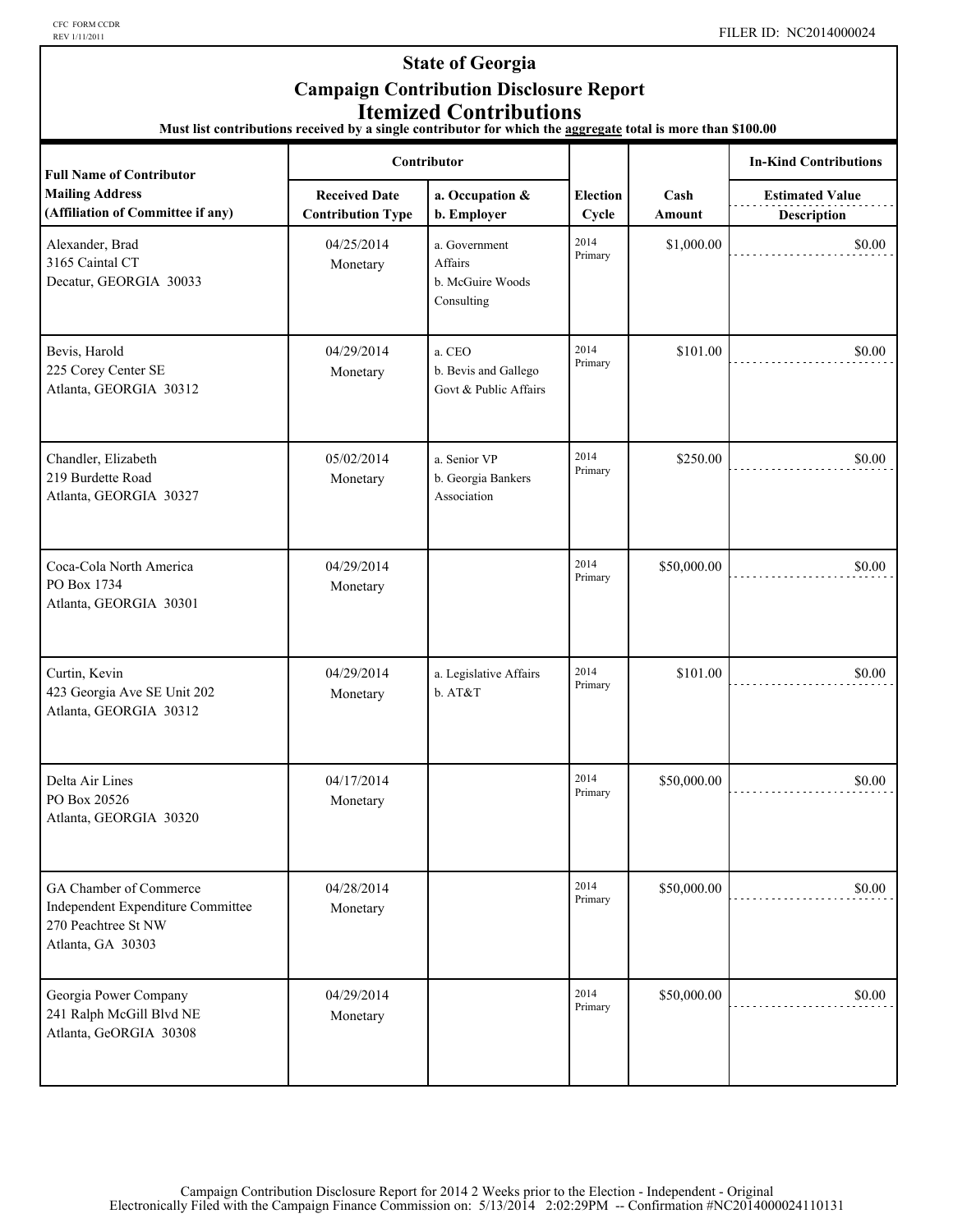| Harris Groome, Ashley<br>193 Pinebrook Drive<br>Waleska, GEORGIA 30183                                   | 04/30/2014<br>Monetary | a. Government<br>Affairs<br>b. McGuire Woods<br>Consulting | 2014<br>Primary | \$101.00    | \$0.00 |
|----------------------------------------------------------------------------------------------------------|------------------------|------------------------------------------------------------|-----------------|-------------|--------|
| Hennessy, Stephen<br>7261 Jonesboro Road<br>Morrow, GEORGIA 30260                                        | 04/25/2014<br>Monetary | a. Businessman<br>b. Self-employed                         | 2014<br>Primary | \$1,000.00  | \$0.00 |
| Mark M. Middleton, PC<br>4231 Quail Ridge Way<br>Norcross, GEORGIA 30092                                 | 04/30/2014<br>Monetary |                                                            | 2014<br>Primary | \$150.00    | \$0.00 |
| Middleton, Lynne<br>4231 Quail Ridge Way<br>Norcross, GEORGIA 30092                                      | 04/30/2014<br>Monetary | a. Business owner<br>b. Self-employed                      | 2014<br>Primary | \$200.00    | \$0.00 |
| Pettit III, H. Boyd<br>PO Box 1178<br>Cartersville, GEORGIA 30120                                        | 05/03/2014<br>Monetary | a. Government<br>Affairs<br>b. Georgia Link                | 2014<br>Primary | \$500.00    | \$0.00 |
| Post Apartment Homes, L.P.<br>4401 Northside Parkway, Ste 800<br>Atlanta, GEORGIA 30327                  | 04/24/2014<br>Monetary |                                                            | 2014<br>Primary | \$5,000.00  | \$0.00 |
| Silverman Construction Program<br>Management, Inc<br>1075 Zonolite Rd NE Ste 5<br>Atlanta, GEORGIA 30306 | 04/24/2014<br>Monetary |                                                            | 2014<br>Primary | \$250.00    | \$0.00 |
| Suntrust Good Government Group<br>PO Box 4418<br>Atlanta, GEORGIA 30302                                  | 04/22/2014<br>Monetary |                                                            | 2014<br>Primary | \$25,000.00 | \$0.00 |
| The R.B. Robinson Company LLC<br>PO Box 250323<br>Atlanta, GEORGIA 30325                                 | 04/29/2014<br>Monetary |                                                            | 2014<br>Primary | \$1,000.00  | \$0.00 |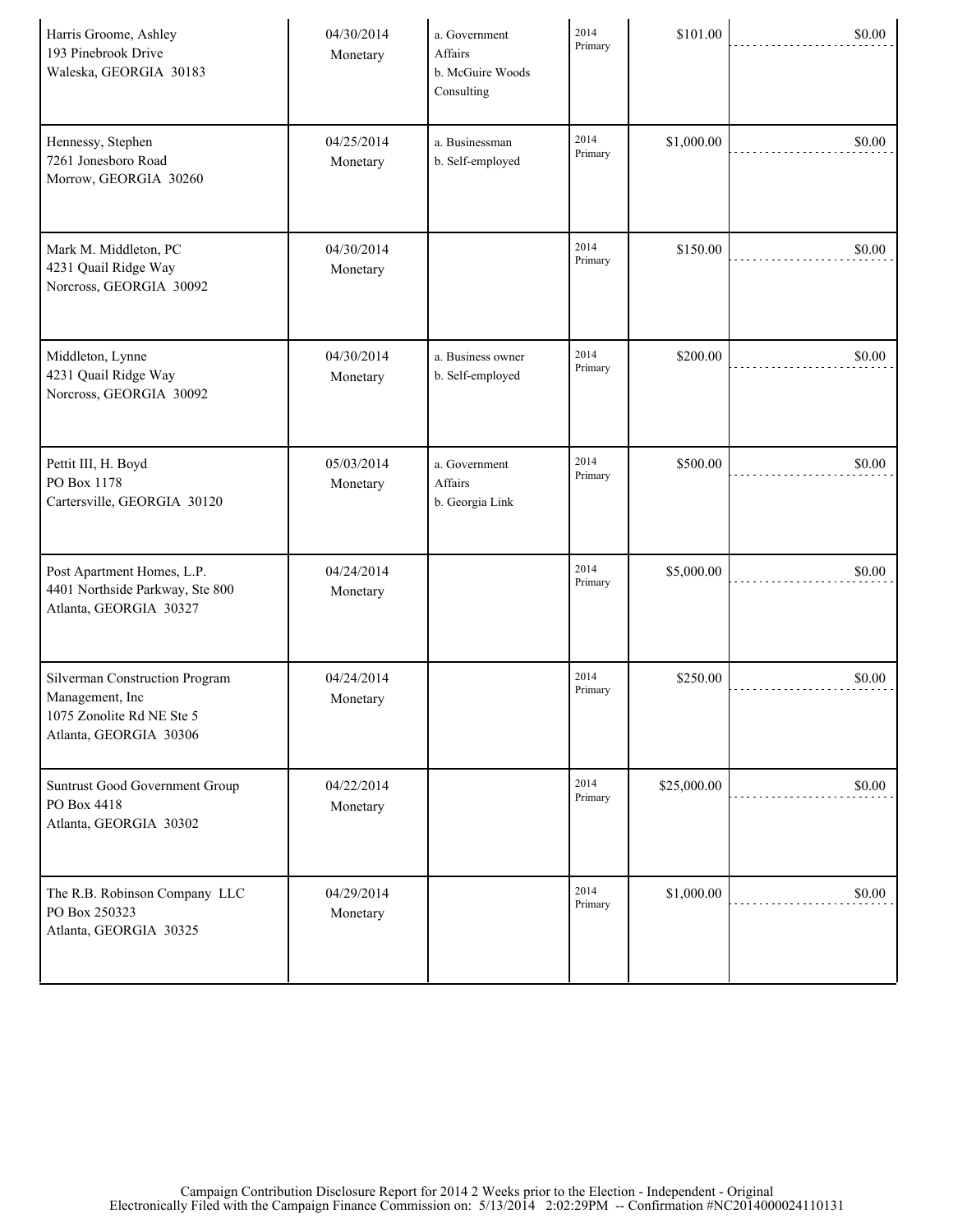| <b>State of Georgia</b>                           |              |  |
|---------------------------------------------------|--------------|--|
| <b>Campaign Contribution Disclosure Report</b>    |              |  |
| <b>Summary of Itemized Contributions Received</b> |              |  |
| In-Kind Total for this period:                    | <b>SO.00</b> |  |
| <b>Cash Contributions Total for this period:</b>  | \$234,653.00 |  |
| Loan Total for this period:                       |              |  |
|                                                   |              |  |

CFC FORM CCDR REV 1/11/2011

| <b>State of Georgia</b><br><b>Campaign Contribution Disclosure Report</b><br><b>Loan Reporting</b> |                                                                |                                                                          |                                                                             |  |  |  |
|----------------------------------------------------------------------------------------------------|----------------------------------------------------------------|--------------------------------------------------------------------------|-----------------------------------------------------------------------------|--|--|--|
| <b>Name of Lender</b><br><b>Mailing Address</b>                                                    | Date of Loan<br><b>Amount of Loan</b><br><b>Election Cycle</b> | Person(s) responsible for<br>repayment of loan<br><b>Mailing Address</b> | Occupation &<br><b>Place of Employment</b><br><b>Fiduciary Relationship</b> |  |  |  |
| I have no loans to report this reporting period.                                                   |                                                                |                                                                          |                                                                             |  |  |  |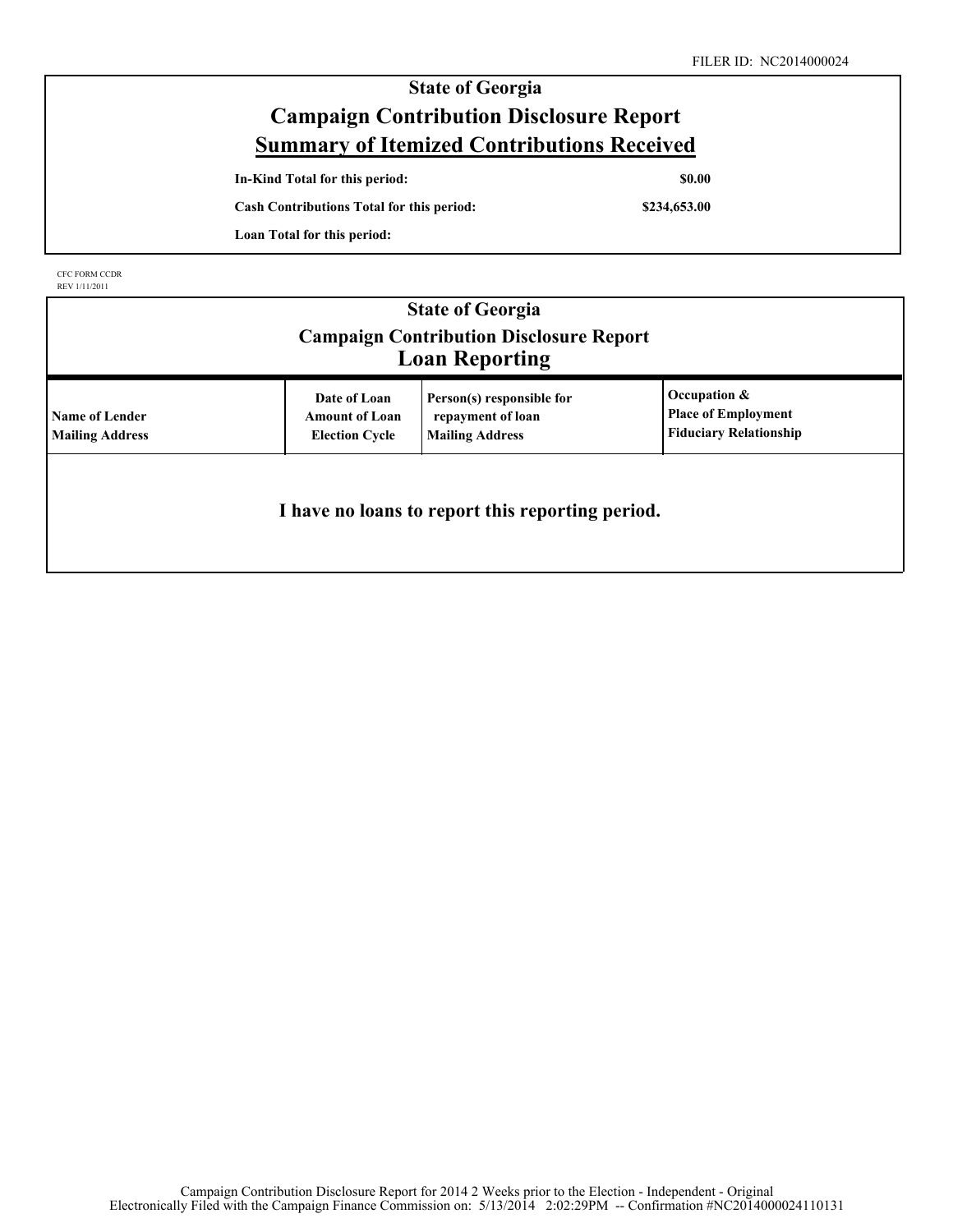#### **State of Georgia Campaign Contribution Disclosure Report Itemized Expenditures**

**Must list expenditures made to a single recipient for which the aggregate total is more than \$100.00**

| <b>List Name and Mailing Address of</b><br>Recipient                                         | <b>Expenditure Date</b><br><b>Expenditure Type</b> | Occupation &<br>Employer | <b>Expenditure Purpose</b><br>Name(s) of Candidate                                          | <b>Amount Paid</b> |
|----------------------------------------------------------------------------------------------|----------------------------------------------------|--------------------------|---------------------------------------------------------------------------------------------|--------------------|
| <b>MBS</b><br>PO Box 240004<br>Montgomery, AL 36124                                          | 05/02/2014<br>Expenditure                          |                          | Media production and radio<br>ads<br>Tony Thaw, Ellis Black                                 | \$16,938.00        |
| Quick Response Communications, Inc.<br>3535 Peachtree Rd NE Ste 520-152<br>Atlanta, GA 30326 | 04/25/2014<br>Expenditure                          |                          | Production, postage and<br>mailing service                                                  | \$37,142.25        |
|                                                                                              |                                                    |                          | Tony Thaw, Michael Brown,<br>John Kennedy, Ellis Black,<br>Nancy Stasinis, Albert<br>Reeves |                    |
| Quick Response Communications, Inc.<br>3535 Peachtree Rd NE Ste 520-152<br>Atlanta, GA 30326 | 04/29/2014<br>Expenditure                          |                          | Production, postage and<br>mailing service                                                  | \$38,898.50        |
|                                                                                              |                                                    |                          | Fran Millar, Jack Murphy,<br>Brooks Coleman, Greg<br>Morris, Don Parsons                    |                    |
| Quick Response Communications, Inc.<br>3535 Peachtree Rd NE Ste 520-152                      | 04/30/2014<br>Expenditure                          |                          | Production, postage and<br>mailing service                                                  | \$7,961.50         |
| Atlanta, GA 30326                                                                            |                                                    |                          | James Beverly, David<br>Wilkerson                                                           |                    |
| Quick Response Communications, Inc.<br>3535 Peachtree Rd NE Ste 520-152<br>Atlanta, GA 30326 | 05/01/2014<br>Expenditure                          |                          | Production, postage and<br>mailing service                                                  | \$6,646.00         |
|                                                                                              |                                                    |                          | Meagan Biello                                                                               |                    |
| Quick Response Communications, Inc.<br>3535 Peachtree Rd NE Ste 520-152<br>Atlanta, GA 30326 | 05/02/2014<br>Expenditure                          |                          | Production, postage and<br>mailing service                                                  | \$17,136.75        |
|                                                                                              |                                                    |                          | Sam Moore, John Kennedy                                                                     |                    |
| Quick Response Communications, Inc.<br>3535 Peachtree Rd NE Ste 520-152                      | 05/05/2014<br>Expenditure                          |                          | Production, postage and<br>mailing service                                                  | \$9,100.00         |
| Atlanta, GA 30326                                                                            |                                                    |                          | Tony Thaw, Charles Gregory                                                                  |                    |
| Quick Response Communications, Inc.                                                          | 05/06/2014                                         |                          | Website and media buy                                                                       | \$8,000.00         |
| 3535 Peachtree Rd NE Ste 520-152<br>Atlanta, GA 30326                                        | Expenditure                                        |                          | Charles Gregory, Sam Moore                                                                  |                    |
| Twin Oaks Connect<br>1000 Whitlock Avenue Ste. 320                                           | 04/28/2014<br>Expenditure                          |                          | Voter Identification                                                                        | \$19,281.40        |
| #106<br>Marietta, GA 30064                                                                   |                                                    |                          | SD8, SD18, HD167, HD98,<br>HD180, HD22, HD34                                                |                    |
| Twin Oaks Connect<br>1000 Whitlock Avenue Ste. 320                                           | 04/29/2014<br>Expenditure                          |                          | <b>List Acquisition</b>                                                                     | \$1,375.44         |
| #106<br>Marietta, GA 30064                                                                   |                                                    |                          | N/A                                                                                         |                    |